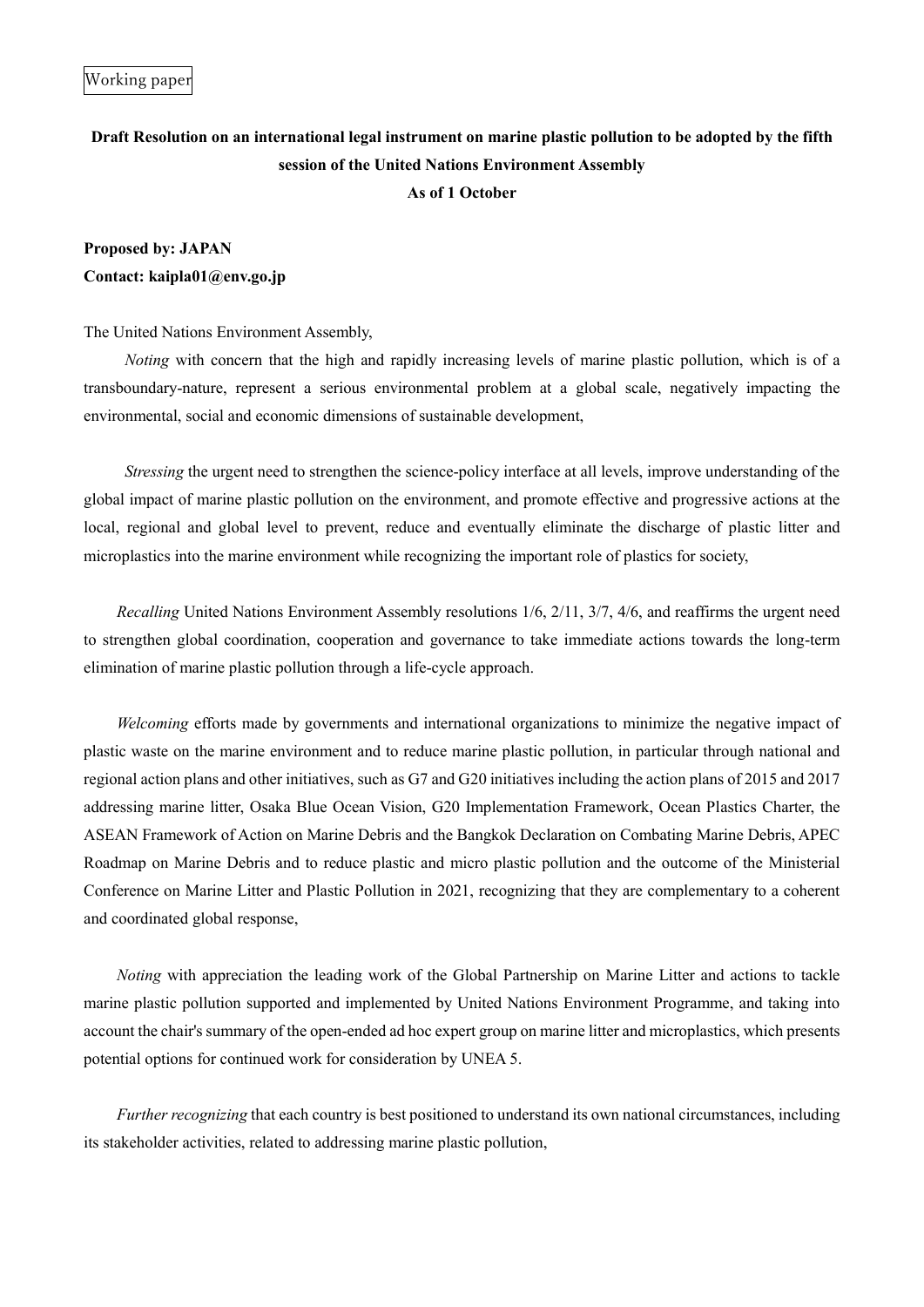## Working paper

*Underlining* that in order to reduce additional marine plastic pollution to zero by 2050, further international action is needed by developing an international legal instrument on marine plastic pollution, taking a comprehensive life-cycle approach and the promotion of resource efficiency and circular economy,

- 1. Requests the Executive Director to convene an intergovernmental negotiating committee with the mandate to prepare an international legal instrument to address marine plastic pollution, commencing its work in 2022 with the goal of completing by the sixth session of the Environment Assembly;
- 2. Decides that the intergovernmental negotiating committee is to develop an international legal instrument based on comprehensive approach to address marine plastic pollution covering the whole life cycle and promoting resource efficiency and circular economy, including provisions:
- (a) To set a common objective to reduce marine plastic pollution;
- (b) To develop and report national action plans to contribute to the common objective, taking into account the respective national circumstances;
- (c) To periodically review global progress on reducing marine plastic pollution towards the common objective;
- (d) To increase knowledge through awareness-raising and scientific information exchange;
- (e) To promote cooperation and coordination with relevant regional and international conventions, instruments and organizations, while recognizing their respective mandates and avoiding duplication;
- (f) To encourage action by all stakeholders including the private sector and to promote cooperation at the global, regional, national and local levels;
- (g) To specify financial and technical arrangements including capacity building to support implementation;
- (h) To promote research and development into innovative solution
- (i) To address implementation and compliance issues;
- 3. Recognizes that the mandate of the intergovernmental negotiating committee may be supplemented and updated by further decisions of the Environment Assembly;
- 4. Decides that participation in the intergovernmental negotiating committee should be open to all Member States of the United Nations and its specialized agencies, to regional economic integration organizations, as well as relevant stakeholders, consistent with applicable United Nations rules;
- 5. Requests the Executive Director, as a priority action, to provide the necessary support to developing countries and countries with economies in transition to allow for effective participation in the work of the intergovernmental negotiating committee;
- 6. Requests the Executive Director to convene as soon as possible the first meeting of the intergovernmental negotiating committee, in particular to discuss timetable and organization of its work;